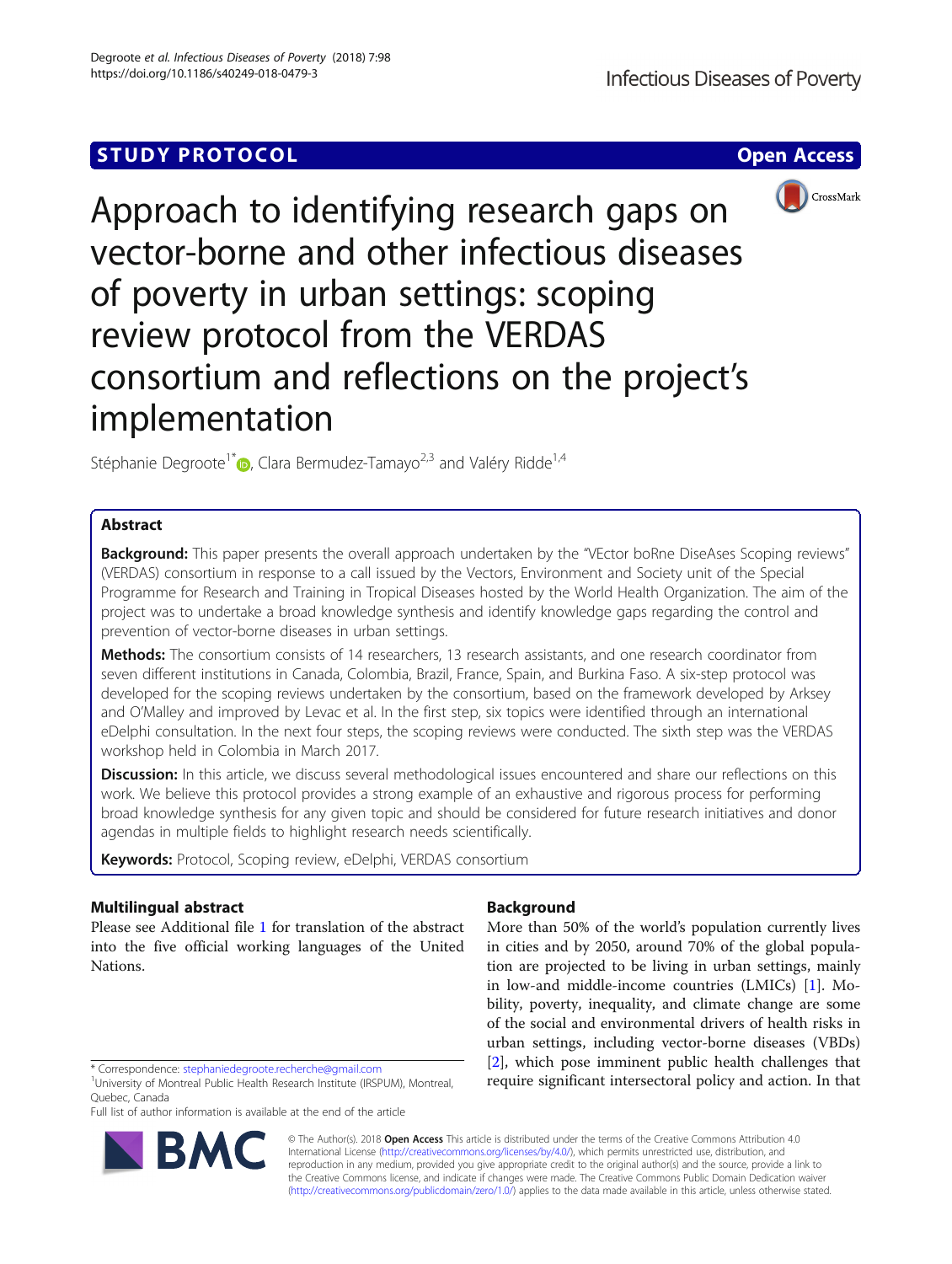context, a broad knowledge synthesis was needed to guide future research.

This paper presents the overall approach undertaken by the VERDAS ("VEctor boRne DiseAses Scoping reviews") consortium in response to a call issued by the Vectors, Environment and Society (VES) unit of the Special Programme for Research and Training in Tropical Diseases (TDR) hosted by the World Health Organization (WHO). The aim was to to perform a broad knowledge synthesis and identify knowledge gaps regarding the control and prevention of vector-borne diseases in urban settings.

There are many types of review methods (e.g. systematic reviews, rapid reviews, critical reviews, literature reviews, mixed-method reviews, state-of-the-art reviews, scoping reviews, etc.), and selecting from them requires careful consideration of the research questions and goals [\[3](#page-8-0)]. The different types present specific strengths and limitations and are suited for different purposes. The TDR call to which we responded specified the type of review desired as "state-of-the-art scoping reviews," which are actually two different types of reviews. The first, state-of-the-art reviews, tend to address current matters and offer new perspectives for further research [\[4](#page-8-0)]. The second, scoping reviews, generally offer a preliminary assessment of the size and scope of available research literature and identify the nature and extent of research evidence [\[5](#page-8-0)]. The analysis in a scoping review is thus very exploratory [\[4](#page-8-0)], whereas state-of-the-art analysis describes current knowledge with a view to setting priorities for future investigation.

We decided to structure our approach based on the theoretical framework for scoping reviews developed by Arksey and O'Malley, [[4,](#page-8-0) [5\]](#page-8-0) and improved in subsequent publications [[6,](#page-8-0) [7](#page-8-0)], combined with more in-depth analysis within the framework of a state-of-the-art review. The scoping review is a recent type of review that is becoming increasingly popular [\[8\]](#page-8-0) but is still evolving, and as such there is some variability and lack of consensus on terminology, definition, methodological conduct, and reporting. The six-step framework for scoping reviews upon which we based our approach involves: 1) identifying the research question; 2) searching for relevant studies; 3) selecting studies; 4) charting the data; 5) collating, summarizing, and reporting results; and 6) consulting with stakeholders to inform or validate study findings.

Developing the present protocol was essential to the successful coordination of the consortium. To ensure consistency among teams, we established validation steps and systematic procedures, even when these might be contradictory to the scoping review approach. As the work advanced, we realized this may have led us beyond the traditional scoping reviews framework and towards

systematic mixed-method reviews, which we will discuss further in the last section of this paper.

#### Methods: a six-step protocol

## STEP 1: defining the research question

This first step consisted of an eDelphi consultation conducted from March to June 2016. By the end of the consultation we had obtained the six research questions for the VERDAS scoping reviews. All research topics suggested during the consultation are available in Additional file [2.](#page-7-0)

#### Assembling the panel of experts

Worldwide experts on vector-borne diseases (VBDs) were identified mainly through professional networking and snowball technique sampling (getting individuals to refer those they know, these individuals in turn refer those they know and so on) [[9\]](#page-8-0). We conducted Internet searches and consulted publicly available lists of participants at scientific events. Our aim was to recruit at least 50 experts to ensure sufficient diversity, both geographic and professional. As such, we invited 201 relevant experts, on the assumption that a 25% positive response rate was achievable based on previous publications [[10](#page-8-0)–[12\]](#page-8-0). In fact, we had a positive response rate of 52% and were able to assemble a panel of 82 experts; we also received 22 refusals. Table [1](#page-2-0) describes the panel in detail. Experts were invited by email, and all correspondence and surveys, designed and disseminated with the online free platform SurveyMonkey [\(www.surveymonkey.com\)](http://www.surveymonkey.com) were conducted in English, French, and Spanish to enhance recruitment potential. In the invitations for each round, panelists received: a specific ID number, to anonymize their participation; a back-up copy of the survey in Word format (Microsoft Corporation, Redmond, WA, USA), in case of technical difficulties; and an anonymized summary of responses to the previous round. Invitations to the three consultation rounds were sent to all panelists regardless of whether they had participated in the previous rounds of consultation.

#### First round: suggestions

The objective was to compile an exhaustive list of all potential topics to consider for knowledge synthesis. To delineate the exercise and stimulate reflection, a list of 10 pre-identified topics was suggested, and panelists were asked to propose additional questions or topics. The pre-identified topics were the seven suggested by TDR in the call for projects and three added by our consortium in our response to the call. Ultimately none of these topics was selected (see Additional file [2\)](#page-7-0). Panelists had 2 weeks to respond to the online survey, and we received 52 completed surveys (63% participation rate) with 161 additional research topics suggested.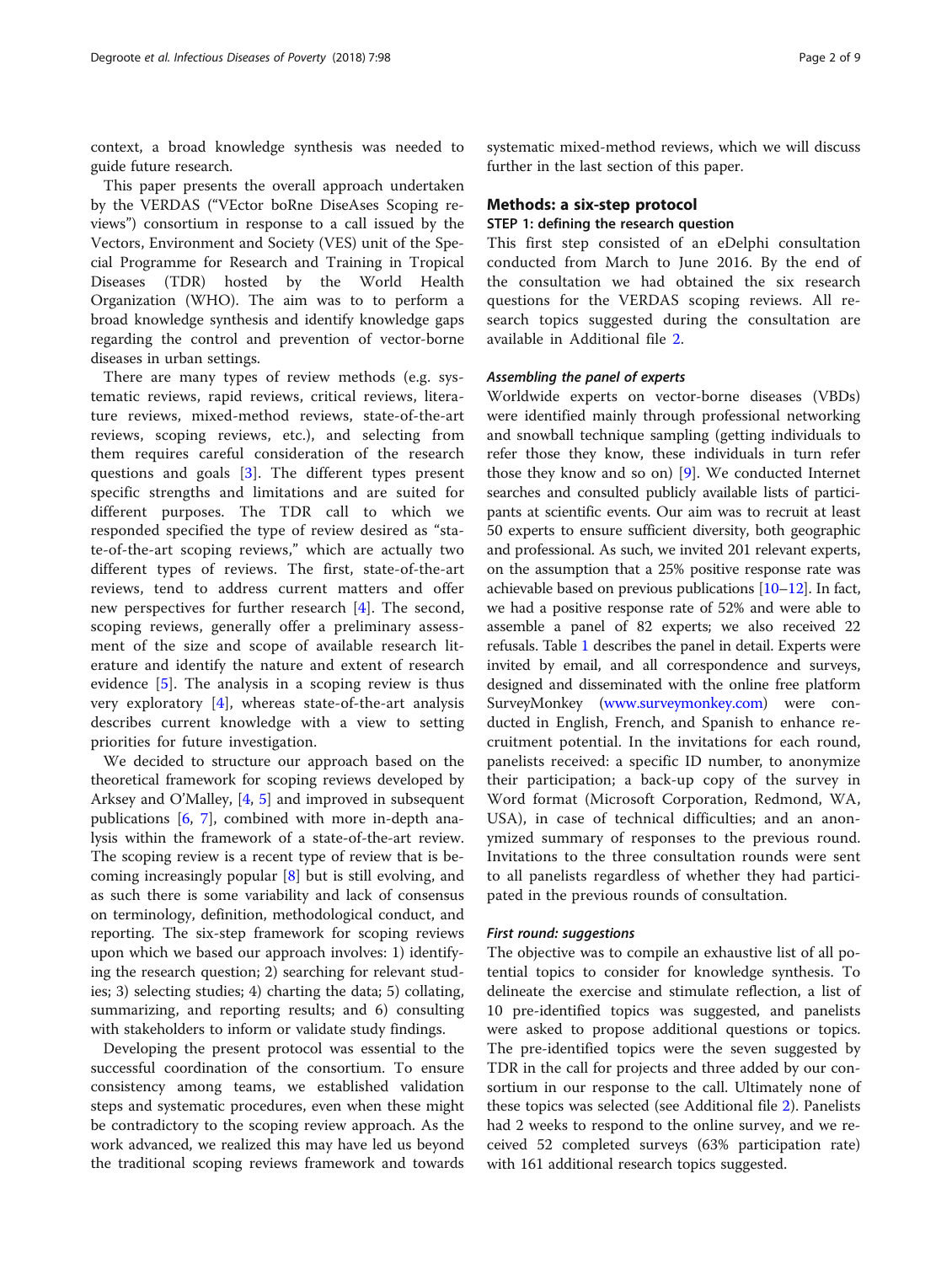## <span id="page-2-0"></span>Table 1 Description of the eDelphi panel

|                            | Total | Africa          | Americas      | Europe            | Asia                 |
|----------------------------|-------|-----------------|---------------|-------------------|----------------------|
| Decision-makers            | 39    | 17              | 11            | $\overline{2}$    | 9                    |
| Ministry of Health: 12     |       | Benin: 7        | Argentina: 2  | Switzerland: 1    | Cambodia: 1          |
| International level: 3     |       | Burkina Faso: 2 | Brazil: 1     | United Kingdom: 1 | Lao PDR: 1           |
| National governance: 18    |       | Cameroon: 1     | Costa Rica: 1 |                   | Malaysia: 1          |
| Regional governance: 5     |       | Ethiopia: 1     | Dominica: 1   |                   | Myanmar: 2           |
|                            |       | Nigeria: 1      | Haiti: 1      |                   | Republic of Korea: 1 |
|                            |       | Rwanda: 2       | Canada: 1     |                   |                      |
|                            |       | Tanzania: 1     | Nicaragua: 1  |                   | Singapore: 1         |
|                            |       | Uganda: 1       | Venezuela: 1  |                   | Thailand: 1          |
|                            |       | Ivory Coast: 1  | USA: 2        |                   | Vietnam: 1           |
| Private industries         | 3     |                 | $\mathbf{1}$  | $\overline{2}$    |                      |
| Vector control industry: 3 |       |                 | USA: 1        | France: 1         |                      |
|                            |       |                 |               | Switzerland: 1    |                      |
| Researchers                | 41    | 13              | 12            | 15                | $\mathbf{1}$         |
| Anthropology: 3            |       | Burkina Faso: 3 | Brazil: 1     | Belgium: 1        | Myanmar: 1           |
| Entomology: 7              |       | Ghana: 1        | Canada: 2     | Germany: 2        |                      |
| Epidemiology: 8            |       | Gabon: 1        | Cuba: 4       | France: 6         |                      |
| Geography: 1               |       | Ivory Coast: 4  | Honduras: 1   | Norway: 1         |                      |
| Public health: 11          |       | Kenya: 1        | Colombia: 1   | Switzerland: 3    |                      |
| Sociology: 1               |       | Mali: 1         | Mexico: 2     | United Kingdom: 2 |                      |
| Statistics: 1              |       | Nigeria: 1      | Peru: 1       |                   |                      |
| Virology: 9                |       | Senegal: 1      |               |                   |                      |

We reworded all topics to be more compliant with our project (added urban context, removed a specific disease and replaced it with the general term "VBDs"). We grouped together topics on the same subject and excluded 11 that were either irrelevant for our goals (e.g. mobilization of innovative funding against poverty), or excessively broad, such that they were not suitable as a topic for a single review (e.g. research on VBD identification and management). In the end, we obtained a total of 75 topics in addition to the ten original topics.

## Second round: ranking

The 85 topics were sorted into eight categories: Society (7 topics); Healthcare (12); Interventions for vector control (20); Surveillance, prevention and risk communication (15); Economics (6); Ecology and geography (10); Politics (8); and Methodology (7). The order of categories was randomized during the survey design and was the same for all participants. Topics within each category were automatically randomized at the opening of the survey link and thus presented in a different order for each participant. Panelists were invited to rate each topic in each category

as follows:  $1 =$  to eliminate;  $2 =$  negligible;  $3 =$  possible;  $4 =$  desirable;  $5 =$  essential/top priority.

Panelists had 2 weeks to respond to the online survey; we received 48 completed surveys. Despite the survey length and time needed to perform this ranking exercise, the participation rate was very satisfactory at 58%.

## Third round: final selection of top priority topics

Topics were newly suggested to the panelists, presented in three categories (as before, topics were automatically randomized at the opening of the survey link within each category):

- 1) One topic with the highest ranking, i.e., the only one rated 4 or 5 by more than 85% of the panelists in round 2. Panelists were asked whether they had strong objections to including it in the final list.
- 2) Nineteen topics with medium ranking, rated 4 or 5 by more than 60% of the panelists in round 2. Panelists were asked to rate each of them again. The rating system was the same as before:  $1 =$  to eliminate;  $2 =$  negligible;  $3 =$  possible;  $4 =$  desirable; 5 = essential/top priority.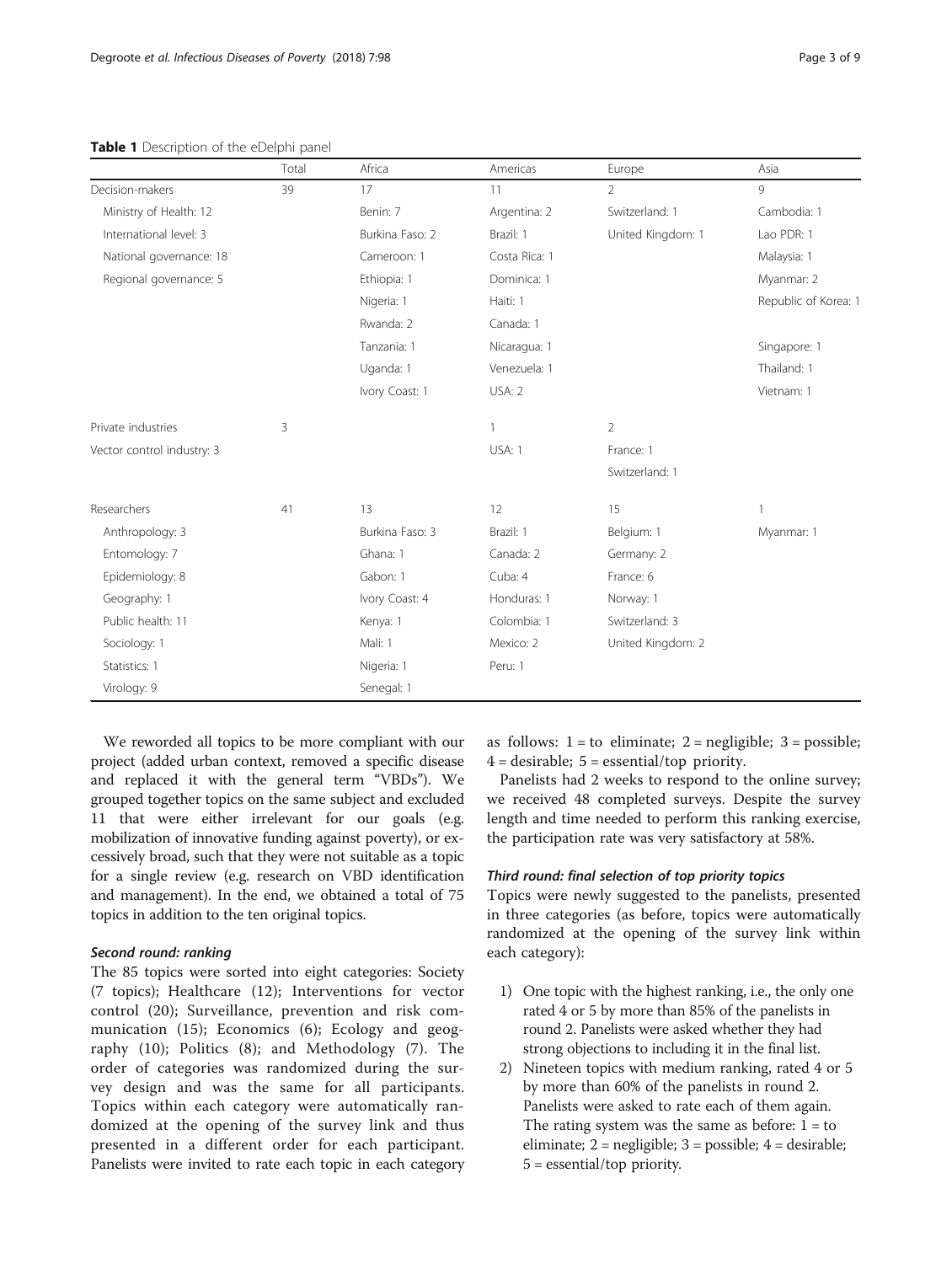3) Sixty-five topics with the lowest rankings, rated 4 or 5 by less than 60% of the panelists. Panelists were asked whether they had strong objections to excluding them from the final list.

Panelists had 2 weeks to respond, and we received 49 completed surveys (59% participation rate). The six topics with the highest rankings are presenting in Table 2.

## STEP 2: identifying relevant studies

For each topic, three to five key concepts were defined using simple, short sentences associated with as many keywords as possible, some broader, some narrower. Two concepts were common to all reviews: vector-borne diseases and urban areas; as such, standardized lists of keywords were used across the consortium. For example, for the key concept of vector-borne diseases, we used keywords such as: vector-borne diseases; neglected tropical diseases; tropical infectious diseases; malaria; dengue; leishmaniasis; etc. Once the search strategy was finalized, the same exhaustive list of keywords was used to search all databases in titles and abstracts of papers. All complete search strategies for the VERDAS reviews are provided in appendices in each article.

We defined which databases to search based on each team's access and the databases' relevance for the topic (see Table [3\)](#page-4-0). The following databases were used across all teams: PubMed, Embase, and Global Health for scientific literature, and Wholis and OpenGrey for grey literature. Based on the keywords list, we defined appropriate descriptors for each scientific database, as they vary from one database to another (e.g. MeSH terms for PubMed; EMTREE for Embase, etc.).

All search strategies were reviewed several times and were launched only after validation by a specialized librarian and the consortium coordinator to ensure

replicability and standardization among the consortium. Because database searches may not always go as planned, a second validation of all search histories was performed by the research coordinator and the librarian. The reference lists of all included articles were also cross-checked for relevant studies.

References retrieved were saved in either Zotero ([www.zotero.org](http://www.zotero.org)) or Mendeley [\(www.mendeley.com\)](http://www.mendeley.com) reference manager software. Initially we opted to use Zotero for all teams to facilitate coordination and problem-solving, but some teams that retrieved very large numbers of references experienced technical difficulties with that software (slowness and abrupt shutdown), so we shifted towards Mendeley. We chose these two programs to be able to share complete libraries among all contributors and the consortium coordinator, for purposes of transparency and standardization

#### STEP 3: selecting the studies

After all duplicates were removed, each team performed a pilot round of screening with 20 randomly selected references. Two contributors screened titles and abstract, labelled (included or excluded) each of the 20 citations independently, and provided an explanation for their decision. Then the two contributors met to discuss their choices, with a view to reaching a common understanding of the criteria and how they were to be applied. Because the criteria were determined and/or adjusted post hoc, based on increasing familiarity with the literature, the pilot round was fundamental. The final criteria were reviewed and validated by the coordinator of the consortium to ensure standardization among all teams.

The validated criteria were applied to all references by two independent reviewers based on titles and abstracts, and reasons for exclusion were recorded for each reference. When the reviewers did not reach consensus, a

Table 2 The six final topics for scoping reviews chosen by the panel for the VERDAS consortium

| <b>TOPIC</b>                                                                                                                                                        | % panelists rating<br>4 or 5 | Mean<br>score   |
|---------------------------------------------------------------------------------------------------------------------------------------------------------------------|------------------------------|-----------------|
| Development and implementation in urban areas of low-cost, simple and/or rapid diagnostic technologies for<br>vector-borne and other infectious diseases of poverty | $> 85%$ <sup>a</sup>         | $4.29 + 0.87$   |
| 2 Development of effective surveillance systems for vector-borne diseases in urban settings and translation of data<br>into action                                  | 88%                          | $4.29 + 0.91$   |
| 3 Evaluation of impact, cost-effectiveness and sustainability of integrated vector management in urban settings to<br>prevent vector-borne diseases                 | 79%                          | $4.08 \pm 0.71$ |
| 4 Transmission dynamics, vectorial capacity and coinfections: impacts on the epidemiology of vector-borne<br>diseases in urban areas                                | 76%                          | $3.90 \pm 0.92$ |
| 5 Evaluation of effectiveness of containment measures of emerging and re-emerging vector-borne and other<br>infectious diseases of poverty                          | 71%                          | $4.00 \pm 1.02$ |
| 6 Housing, hygiene, sanitation and water, waste and infrastructures management in vector-borne diseases<br>prevention in urban areas                                | 63%                          | $3.88 + 1.07$   |

<sup>a</sup>Score obtained in Round 2 while other topics score are from Round 3. This topic was automatically included in Round 3 with no objection during round 3. The consensus about this topic was obtained sooner than other topics which explain the order as number one even though topic number 2 has an actual higher final score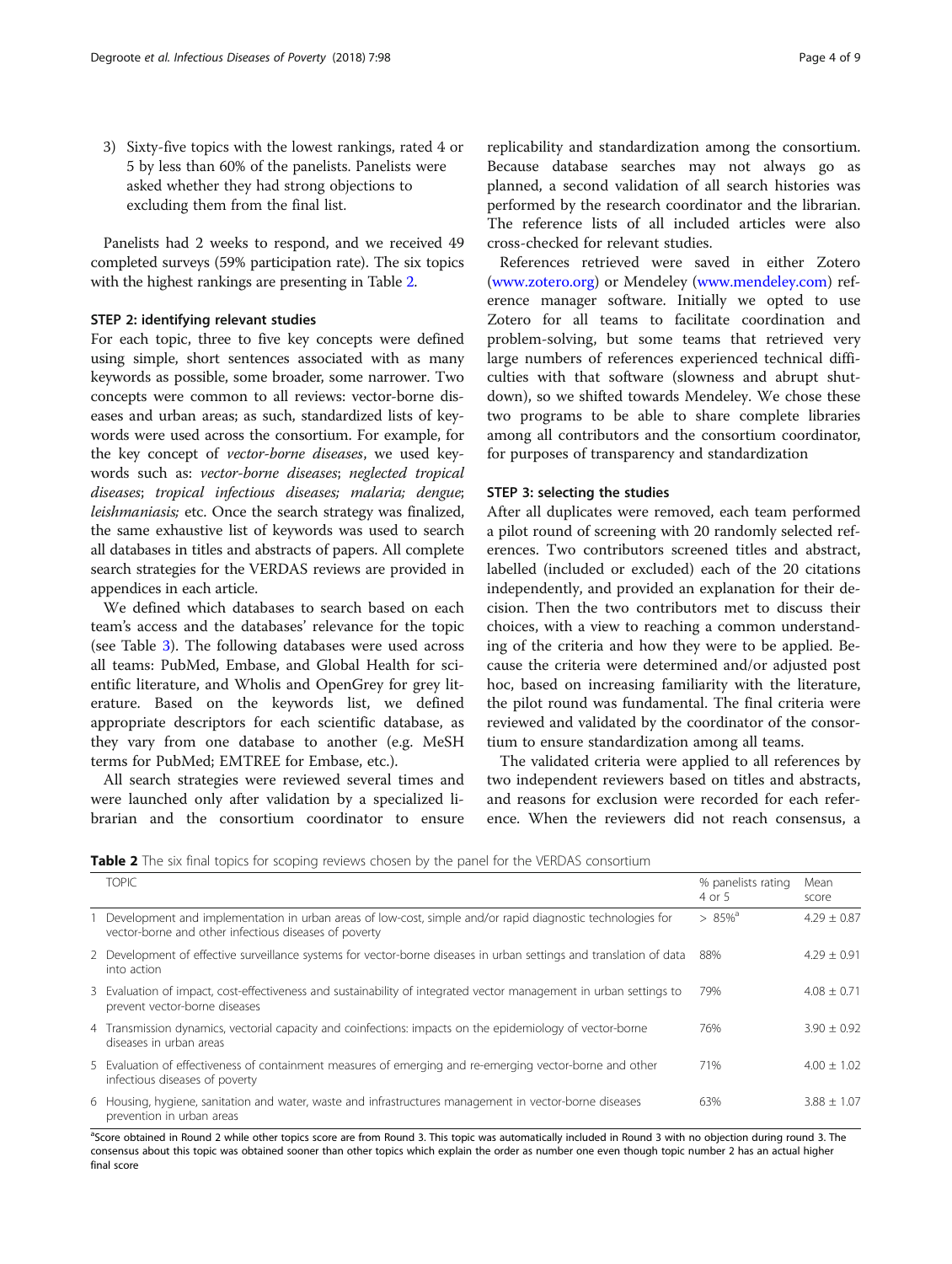| Databases<br>used   | Field of research / Interest         | Specificities or possible limitations                                                                                 |
|---------------------|--------------------------------------|-----------------------------------------------------------------------------------------------------------------------|
| CINAHL              | Health / Nursing                     | Most records are citations only                                                                                       |
| Cochrane<br>Library | Health / Biomedical                  | Only systematic reviews                                                                                               |
| EconLit             | Economics                            | Cover all economics-related fields of research                                                                        |
| Embase              | Health / Biomedical                  | Strong focus on drug and pharmaceutical research                                                                      |
| Global Health       | Public Health                        | Strong focus on public health practice internationally                                                                |
| <b>LILACS</b>       | Health / Biomedical                  | Only Spanish-speaking literature                                                                                      |
| Medline             | Health / Biomedical                  | Very similar to PubMed, updated weekly                                                                                |
| OpenGrey            | Multidisciplinary grey<br>literature | Strong focus on literature produced in Europe                                                                         |
| PubMed              | Health / Biomedical                  | Very similar to Medline, updated daily                                                                                |
| Scopus              | Multidisciplinary                    | World's largest abstract and citation database, may be difficult to find full text                                    |
| GreyLit             | Health grey literature               | No longer updated since January 2017                                                                                  |
| Google Scholar      | Multidisciplinary                    | No advanced search possible, nor saving searches, nor exporting results; same search may lead to<br>different results |
| Web of<br>Science   | Multidisciplinary                    | Based on citations, very broad; full text may be difficult to find                                                    |
| <b>WHOLIS</b>       | WHO databases                        | Only WHO documentation; impossible to save searches and export results                                                |

<span id="page-4-0"></span>Table 3 Databases used by the VERDAS consortium and their main specificities or limitations

third independent reviewer was called in to resolve the disagreement (the team leader when she/he was not involved as reviewer, or the consortium coordinator). Any new contributor to the selection process first performed a pilot screening test, validated by the team leader, to ensure a common understanding of the criteria and their application. Given that an abstract cannot entirely reflect an article's content, when a doubt persisted or information was lacking, the reference was included so that the full text would be screened. When the selection based on abstracts was completed, all references labelled "included" were kept for the subsequent step, and those labelled "excluded" were removed from the database. The same selection process was performed for the full text screening. All reasons for exclusion were detailed and then compiled in the Preferred Reporting Items for Systematic Reviews and Meta-Analyses (PRISMA) Flow Diagram.

Reference lists in all included articles were then manually checked for potential additional studies. After this, no further study was included in the review

## STEP 4: charting the data and quality assessment Validation and adaptation of the data extraction tool

A grid was created beforehand using Excel (Microsoft Corporation, Richmond, WA, USA) that combined several validated tools used to collect macro- and micro-data from the selected literature, namely the Mixed Method Appraisal Tool (MMAT), Template for Intervention Description and Replication (TIDieR) and

Analysis of the transferability and support to adaptation of health promotion interventions (ASTAIRE) tools. Each team performed a pilot round to ensure their understanding of the grid and its application and, as before, standardization among the consortium. Five studies were selected randomly for data extraction by two independent contributors, i.e., the research assistant (or the scoping leader) mainly involved in data extraction and the team leader (if appropriate) or the consortium coordinator. The number was decided intuitively to have enough data to fully test the grid, and, when necessary, more studies were selected to have a more diverse panel of studies. The grids were compared, and we arbitrarily settled on a disagreement threshold of 15% between the two contributors to validate the grid. To calculate the percentage of disagreement, row by row (i.e., study by study), we compared each cell and scored one point of disagreement when the cells did not contain the same data, or when a cell was completed in one grid and empty in the other. We then applied, for each row, the formula: [(points of disagreement  $\times$  100) / total number of cells in the row] = percentage of disagreement. If disagreement was under 15% for every study, the tool was validated and extraction proceeded. If one or more studies presented more than 15% disagreement, the data extraction tool required revision. The contributors discussed their challenges with the tool and the possible need to add variables to the grid. They also endeavoured to ensure they had the same understanding of each of the tools' variables. After this pilot round, a second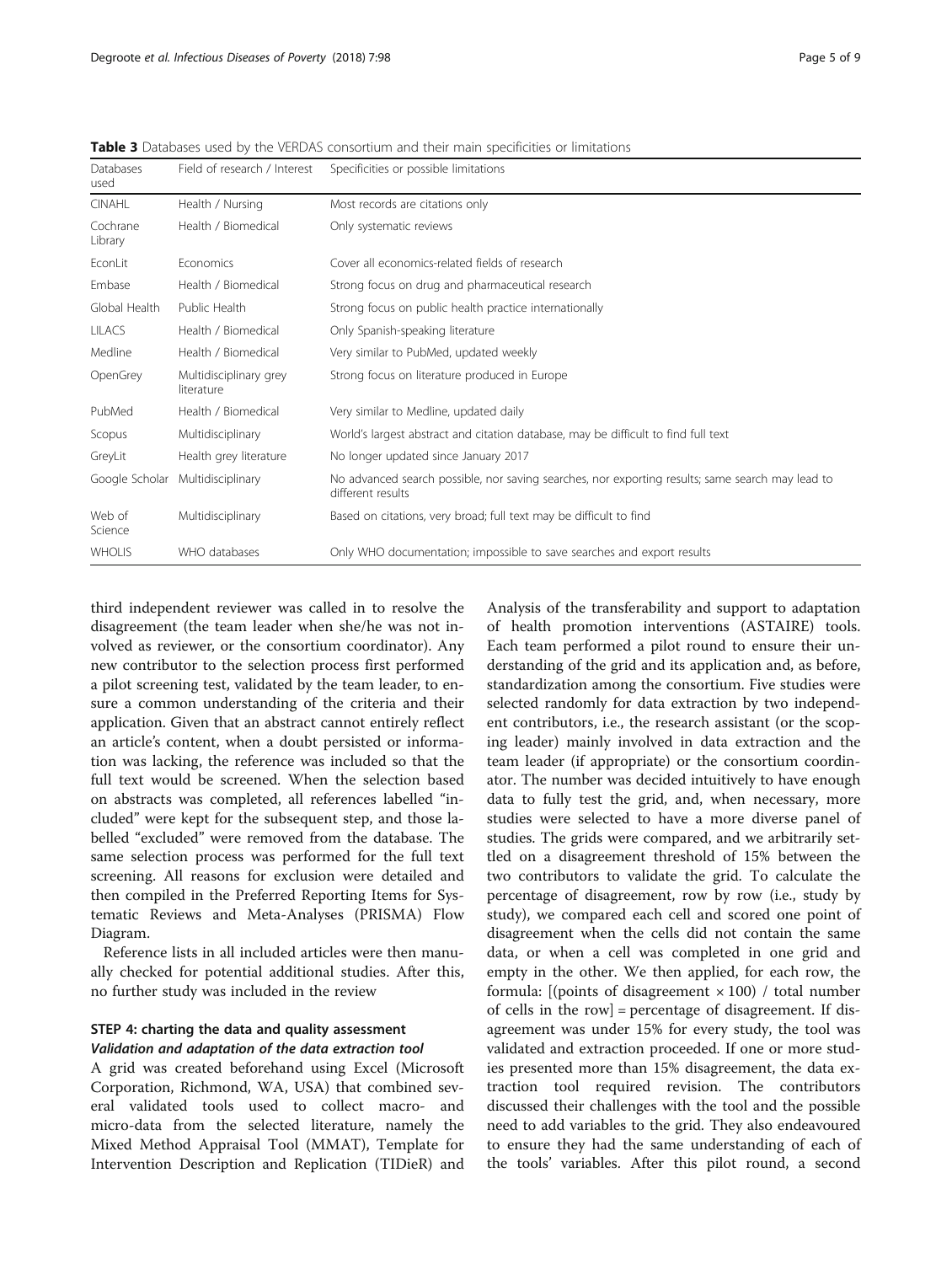round of validation (or more if needed) was performed following the same protocol until they were below the 15% disagreement threshold. For all groups, only two rounds were sufficient to validate the grid. Even though the contributors may have found this step to be fastidious, it was essential to ensure the future usefulness of the data extraction tool for data synthesis and analysis. Any contributors subsequently added to a team and involved in data extraction underwent data extraction training based on the protocol, which was then validated by the team leader.

## Quality assessment with the mixed methods appraisal tool

We used the MMAT checklist for quality assessment of all studies included. It is designed for the appraisal stage of complex systematic literature reviews that include qualitative, quantitative, and mixed-methods studies. The items of the tool were included in the second section of the data extraction grid.

## Macro-data extraction with the template for intervention description and replication

The third section of the data extraction grid was based on the TIDieR checklist (Template for Intervention Description and Replication). A health-related intervention is defined by WHO as "an activity or set of activities aimed at modifying a process, course of action or sequence of events in order to change one or several of their characteristics such as performance of expected outcome" [[13\]](#page-8-0). This definition encompasses a very wide variety of studies, such as studies on medication, health services, programs related to health habits, etc. The TIDieR was developed to help researchers report health interventions appropriately, as its authors observed that, in many reports, interventions are insufficiently or poorly described. Because the TIDieR categories are easily understandable and therefore easily transferable to other types of studies, we also used this checklist to extract data from non-intervention types of studies.

## Micro-data extraction with ASTAIRE (a tool to analyze the transferability of health promotion interventions)

The fourth and last section of the data extraction grid was based on the ASTAIRE tool, a very detailed tool for describing intervention studies' contexts. It is used to analyze the transferability of interventions in order to support their design, planning, and adaptation to new settings. An intervention's transferability is defined as "the extent to which the measured effectiveness of an applicable intervention could be achieved in another setting" [\[14\]](#page-8-0). Given this tool's level of detail and length, it was only possible to use it for reviews with a majority of intervention studies.

## STEP 5: collating, summarizing, and reporting the data

Our goal was to analyze the data extracted, report them as clearly as possible, and mainly apply meaning to the results. First, the following questions were provided to guide the writing of the manuscripts:

- What is known, what is currently done (where and in what context) and within which policy frameworks?
- What mechanisms trigger which outcomes?
- What proven principles or lessons could inform research, practice, and policy?
- What are critical knowledge gaps or research questions needing to be addressed in the future?
- What should be better known to guide action and policy?
- What are critical gaps in practice and policy based on available knowledge?

We also developed a scoping review template to help each team begin drafting its manuscript (Additional file [3](#page-7-0)). During this step, several rounds of internal reviews were performed, both within the research team and within the consortium. We observed that it was more effective to initiate reviews as soon as possible. Developing an outline of the manuscript and sharing it with all co-authors helped align expectations and orient the manuscript, and it was more difficult to reorient a manuscript when it was already very far advanced.

All consortium members committed themselves to a transparent distribution of authorship. We used the present protocol to develop a table for each step, in which contributors entered their name and time spent on their tasks. By the end, each team had a detailed table showing all contributors and time invested. Each team held an open discussion among all contributors to discuss the distribution and order of authorship.

#### STEP 6: consultation of experts

While this step was considered optional in the original scoping review framework, [[5\]](#page-8-0) it turned out to be a key asset for finalizing the reviews. From the beginning of the research project, an international workshop was planned to bring together 14 VERDAS members (i.e., all team leaders, the principal investigator, the research coordinator, the knowledge translation expert, and some available research assistants) and eight decision-makers from policy-based institutions. When all teams had a preliminary draft ready to share presenting all major findings, we held a two-day workshop in Cali, Colombia, at the University of the valley. Objectives were to: 1) exchange knowledge to supplement the reviews; 2) identify research priorities based on findings; and 3) initiate the knowledge transfer strategy. Research priorities were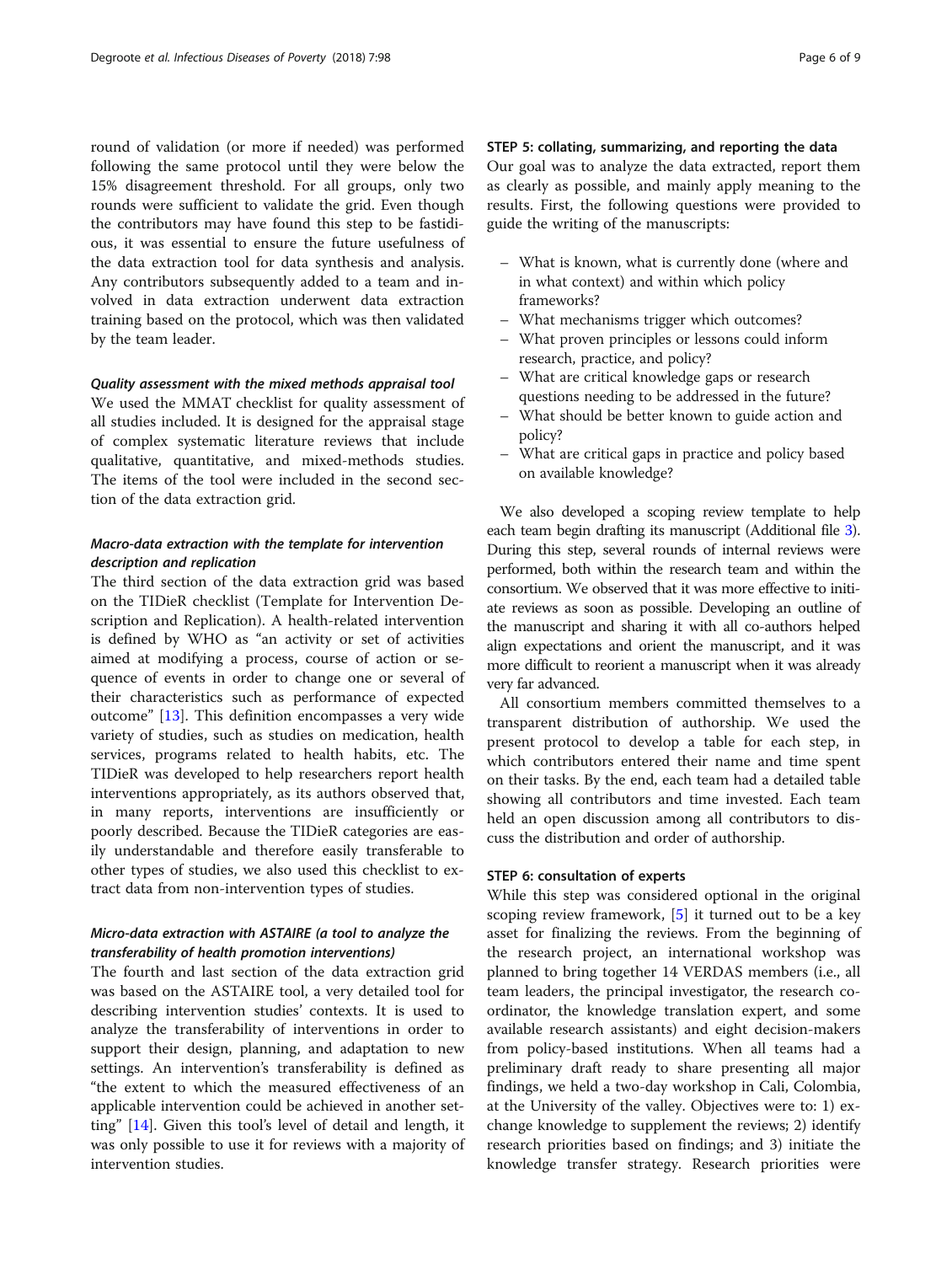prioritized by means of a concept mapping exercise [\[15](#page-8-0)]. The program for this event and some presentations from the closing public conference are available online [\(http://](http://www.equitesante.org/verdas-consortium-workshop-control-and-prevention-of-vector-borne-diseases/) [www.equitesante.org/verdas-consortium-workshop-con](http://www.equitesante.org/verdas-consortium-workshop-control-and-prevention-of-vector-borne-diseases/)[trol-and-prevention-of-vector-borne-diseases/\)](http://www.equitesante.org/verdas-consortium-workshop-control-and-prevention-of-vector-borne-diseases/).

## **Discussion**

The VERDAS consortium undertook a far-reaching knowledge synthesis on the control and prevention of vector-borne and other infectious diseases of poverty. Six topics were chosen by an international and multidisciplinary panel of experts. Each scoping review highlighted evidence and implications for public health practice, as well as research needs. The final stage involved collaborative consultation with stakeholders to set priorities among all the research needs identified. This project was an opportunity to present a broad synthesis of current evidence and a list of research priorities to be considered in public health policy and practice, as well as in future research initiatives and donor agendas. The purpose of the present paper is to present the full approach of the VERDAS consortium, to raise some methodological points for consideration, and finally to offer some reflections and lessons learned for future similar consortia.

#### Methodological considerations

As mentioned earlier, as we were conducting our project, we began wondering about the fine line between scoping reviews and systematic mixed-method reviews. Scoping reviews are used to map key concepts rapidly and identify research gaps. They can incorporate all study designs, and they generate diverse types of findings, addressing research questions that go beyond intervention effectiveness only. Scoping reviews tend to be non-systematic in nature and to focus on breadth of coverage of the literature rather than on depth of coverage  $[16]$ . It is not uncommon for scoping reviews to contain data from both qualitative and quantitative studies, as well as non-research materials, such as commentaries or informal reports of professional meetings [[17](#page-8-0)]. Usually, scoping reviews do not provide in-depth analysis, focusing instead on mapping the available evidence on a broad topic.

Systematic reviews are used to identify and usually evaluate evidence on a particular clinical question [\[18](#page-8-0)]. The dominant approach in systematic reviews was, for a long time, the meta-analysis of randomized controlled trials (RCTs), conceptualized as the "gold standard" for synthesizing evidence of effectiveness. Indeed, this type of review is so typical that it has virtually become synonymous with systematic reviews for most researchers, leading to a common misconception of the nature of systematic reviews [\[19,](#page-8-0) [20\]](#page-8-0). The goal of a meta-analysis of RCTs is to produce an overall pooled estimate effect

of one specific intervention (e.g. a new vaccine) on one specific health outcome (e.g. dengue). It focuses on research questions such as "What interventions work?" Thus, one of the major ways in which it differs from scoping reviews concerns quality assessment. [\[5](#page-8-0)] Systematic reviews are required to assess the quality of the evidence presented [\[4](#page-8-0)], which has led to exclusion criteria being applied in numerous meta-analyses. In contrast, the matter of quality assessment is still under debate in relation to scoping reviews; it is rarely done, under the rationale that, by nature, scoping reviews include all relevant studies retrieved in databases, without exclusions based on study design or quality  $[6]$  $[6]$  $[6]$ . In our approach, we decided to include qualitative assessment of the studies as a tool to inform readers on the availability of strong evidence. It was applied during data extraction, and as such, there was never any intention to exclude studies based on quality assessment. Because of this, we were sometimes able to highlight a lack of strong evidence despite the availability of several studies.

More importantly, meta-analyses are not the only options in the developing field of systematic reviews, such as systematic mixed-methods reviews, which include both qualitative and quantitative evidence [\[21\]](#page-8-0). As this field is still emerging, there is not yet any real consensus on how to conduct this type of review and how to integrate both types of data into one final synthesis [\[22](#page-8-0)]. The mixed-methods approach to systematic reviews is a process whereby either a) comprehensive syntheses of two or more types of data are conducted separately and then aggregated into a final combined synthesis (segregated approach), or b) qualitative and quantitative data are combined and synthesized into a single primary synthesis (integrated approach) [[23\]](#page-8-0).

It must be noted that scoping reviews are mostly exploratory, undertaken because of time and resource constraints, and used as a preliminary evaluation of the possibility of doing a systematic review. However, scoping reviews should never be considered as "easy", "rapid", or "cheap" systematic reviews. In a scoping review, key concepts are mapped to understand the availability of literature [[5](#page-8-0)]. In a systematic review, studies' findings are interpreted.

The authors of the present paper consulted experts in review methodologies, and given that a) our approach used a systematic procedural protocol, which supported the reproducibility of results, and b) it provided an analysis of evidence found, we concluded that we might use the term "systematic mixed-method review". However, in an open discussion with the consortium members, we observed that researchers with medical backgrounds preferred not to use the term "systematic", given the absence of meta-analysis in our reviews. It may be that the confusion around what specifically constitutes a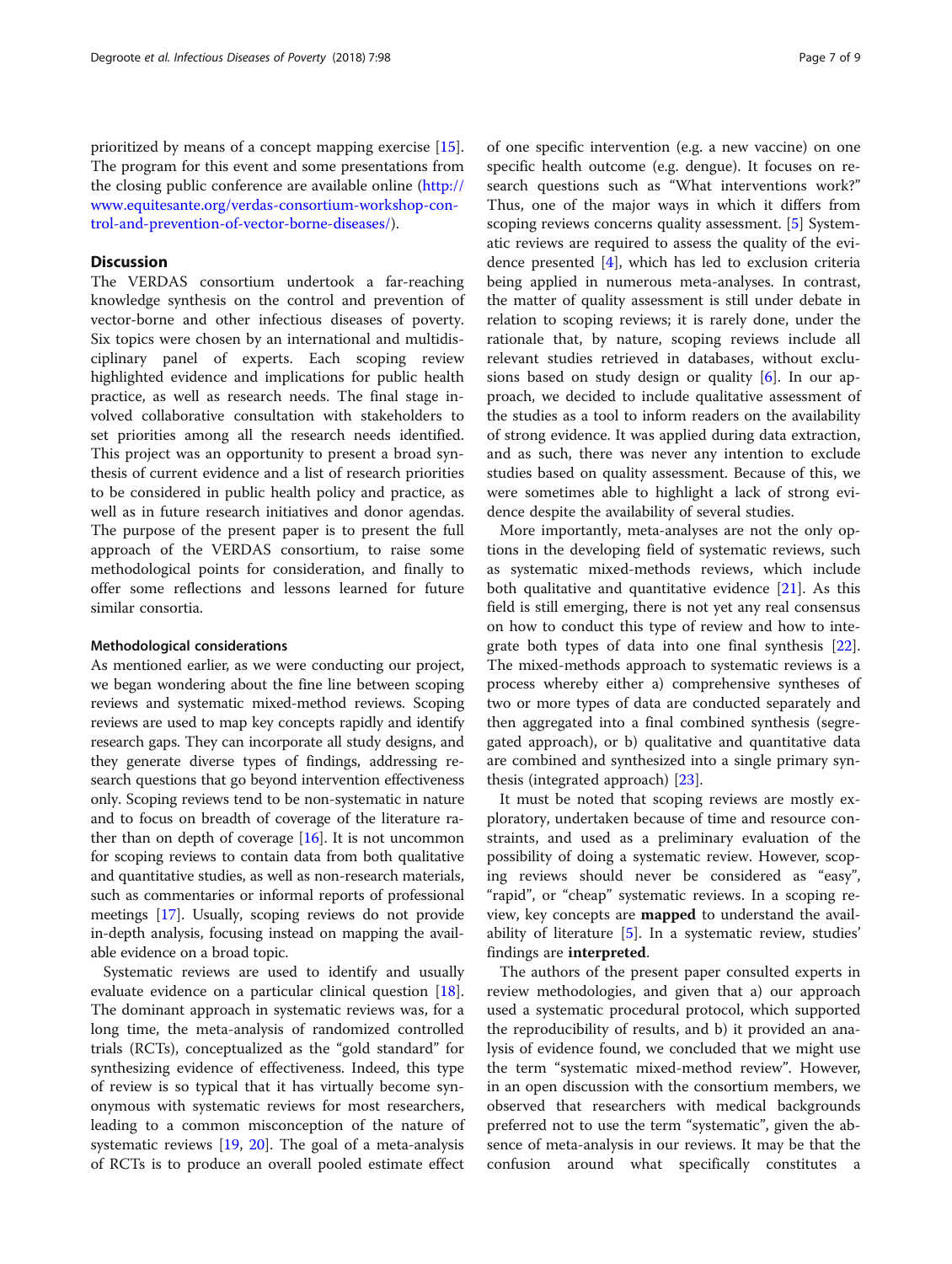<span id="page-7-0"></span>'systematic review' may be stronger in the biomedical field, where researchers are more exposed to and rely frequently on meta-analysis.

We retained the "scoping" terminology, even though we are aware that we may have crossed the slim methodological border with systematic mixed-method reviews several times, given that the end goal was completely in line with the scoping reviews framework.

### Reflections and lessons learned

We took the opportunity of the final workshop to conduct a short reflexive brainstorming session on the experience of the VERDAS consortium. Here we present a few suggestions for research groups that may be interested in reproducing our approach.

#### 1- Coordination is important

Having a research coordinator was essential to deal with both scientific and administrative requirements for this type of international collaboration. This person was a key resource to provide similar detailed protocols for each team, track each team's progress, and most importantly, strive to ensure a certain consistency among the teams.

### 2- Start with a workshop

Due to budget limitations, we could hold only one workshop with scoping leaders. From the outset, we planned it for the end of the project, to conduct the concept mapping exercise with decision-makers. However, all agreed a launch workshop would have been beneficial on several points. First, it would have helped align everyone's expectations, as we noticed only in the last stage of the project that contributors did not all have quite the same vision of the content of reviews, and it was very difficult to reorient the content of a review when the draft of a manuscript was already well advanced. Second, a launch workshop would have reinforced the sense of community and networking, as some teams revealed in the brainstorming that they had felt somewhat isolated in this work despite the coordinator's assistance. Third, it would have been an opportunity to provide training in bibliographic research methods. Most of the researchers and assistants thought doing literature reviews was very intuitive, as they were accustomed to navigating scientific databases every day; but in fact, performing a constructed valid search strategy is complex. Finally, the workshop would have allowed all scoping leaders to be equally involved in the first steps. Given that we had similar key concepts across the consortium, we decided to standardize keywords. However, some teams were delayed in starting their scoping reviews and paid less

attention to the related communication. By the time they started their own search strategy, it was no longer possible to integrate their comments, as other teams had already completed the search strategy, and as such, the later teams may have felt excluded.

## 3- A librarian is essential

The involvement of a specialized librarian was essential in building the search strategy. Without it, major errors would certainly have been made.

## 4- The workload should not be underestimated

Most researchers acknowledged that they had not anticipated such a significant investment of time and resources, and said they might think twice before committing themselves again to such work. They were divided on the utility of tools such as TIDieR and ASTAIRE for data extraction. These tools were originally intended to facilitate the work, but some researchers felt they were inappropriate and created more work than necessary. Others found them very useful for a comprehensive data extraction grid.

## Conclusions

In this paper we have presented in detail the approach we used for the VERDAS consortium and discussed certain methodological issues, specifically regarding the fine line between scoping and systematic mixed-method reviews. We believe this rigorous approach to knowledge synthesis should be considered in future research initiatives and donor agendas.

## Additional files

| <b>Additional file 1:</b> Multiliqual abstract in the five official working<br>languages of the United Nations. (PDF 713 kb) |
|------------------------------------------------------------------------------------------------------------------------------|
| <b>Additional file 2:</b> eDelphi topics submitted after round 1. (DOCX 16 kb)                                               |
| <b>Additional file 3:</b> Scoping Review Template. (DOCX 21 kb)                                                              |

#### Abbreviations

ASTAIRE: Analysis of the transferability and support to adaptation of health promotion interventions; LMICs: Low- and middle-income countries; MMAT: Mixed method appraisal tool; TIDiER: Template for intervention description and replication; VBDs: Vector-borne diseases

#### Acknowledgments

We would like to thank Mariam Otmani del Barrio, from the Unit on Vectors, Environment and Society at TDR (Special Program for Tropical Diseases Research and Training), for her comments on our final manuscript. We would also like to thank all members of the VERDAS consortium for their participation in the project and their feedback.

#### Funding

This study was conducted as part of the VERDAS consortium project, funded by TDR hosted by the World Health Organization (WHO) and sponsored by the United Nations Children's Fund (UNICEF), the United Nations